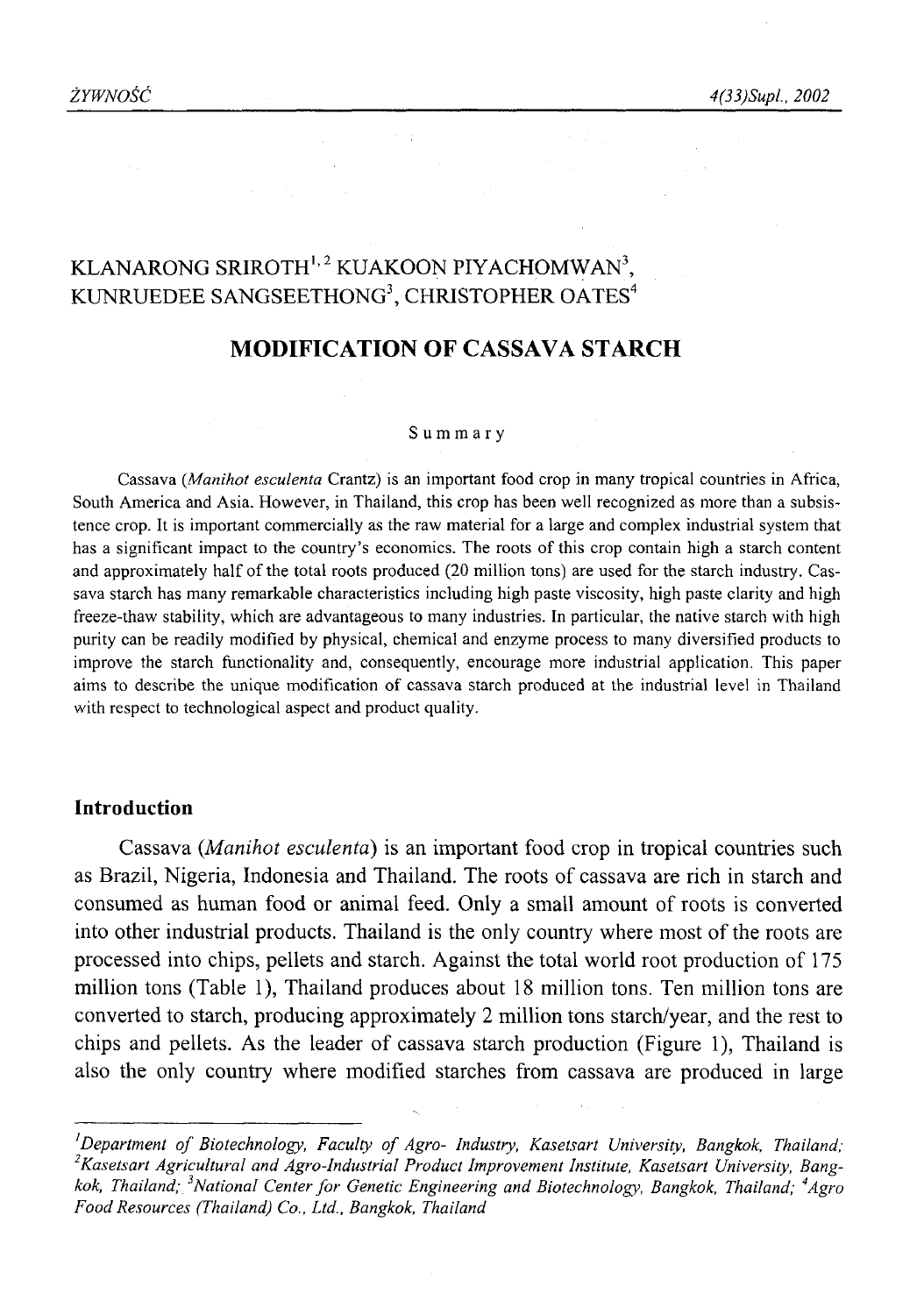scale. Around 50% of the starch (native and modified) are employed locally in the food and non-food industries, the remainder is exported. This commodity generates significant revenue for the country (Table 2) and the future is promising. Growth of the starch industry sector is, in part, a substantial driving force that has generated largescale cassava planting for commercial purpose in Thailand. From the experience in Thailand, this paper describes the unique modification of cassava starch.

**Table 1**

World production of cassava roots in 2001.

| Country    | Volume (million tons)            |  |
|------------|----------------------------------|--|
| Nigeria    | 33,854,000                       |  |
| Brazil     | 24,481,356                       |  |
| Thailand   | 18,283,000                       |  |
| Congo      | 15,959,000                       |  |
| Indonesia  | 15,800,000                       |  |
| Ghana      | .7,845,440                       |  |
| Tanzania   | 5,757,968                        |  |
| India      | 5.800,000                        |  |
| Mozambique | 5,361,974                        |  |
| China      | 3,750,900<br>38,723,751<br>Other |  |
|            |                                  |  |
| Total      | 175.617.389                      |  |



Fig. 1. Cassava starch production in various countries. Source: [3, 6].

Source: [1].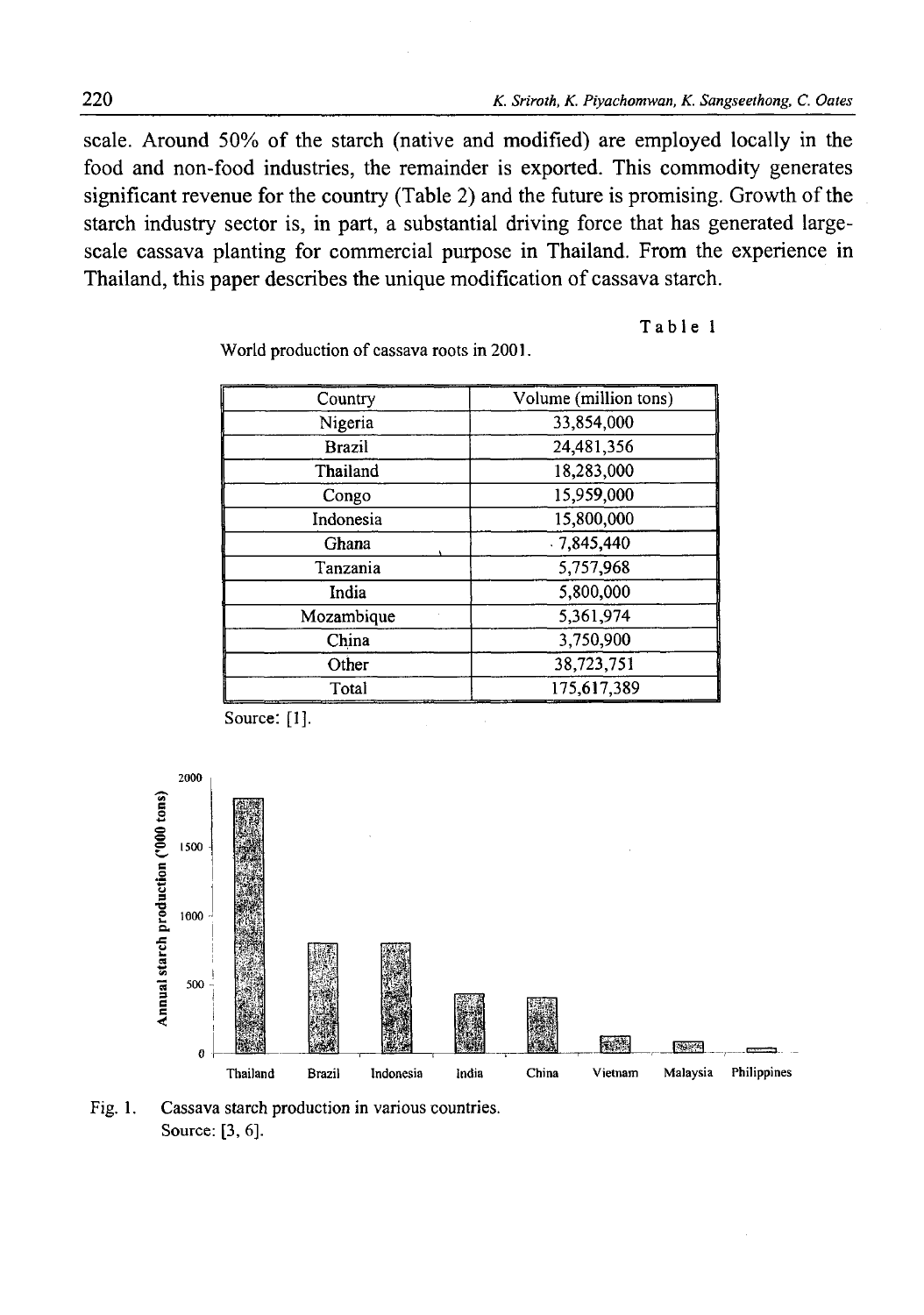Table 2

| Cassava starch  | Volume (tons) |           |           | Value (million Baht*) |           |           |
|-----------------|---------------|-----------|-----------|-----------------------|-----------|-----------|
|                 | 1999          | 2000      | 2001      | 1999                  | 2000      | 2001      |
| Native starch   | 699,175       | 1,044,087 | 724,393   | 4,817.43              | 6.148.86  | 5.241.89  |
| Modified starch | 331,604       | 365,571   | 344,738   | 5.606.95              | 6,257.29  | 6,063.75  |
| Sago pearl      | 15.508        | 15.470    | 14.455    | 164.64                | 150.14    | 150.49    |
| Total           | 1,046,287     | 1,425,128 | 1,083,586 | 10,588.84             | 12,556.29 | 11.456.13 |

Export volume and value of Thai cassava starch.

 $*1$  USD = 45 Baht Source: [6].

# **Modification**

#### *Native Starch*

The term "native starch" is defined as the product extracted from cassava roots, which is called "starch"  $-$  not "flour" by the modern separation process [4]. The standard for starch content in native cassava starches is not less than 96% (dry basis). For modification purposes, native starch of the specification summarized in Table 3 is used.

Table 3

Standard Specification of native cassava starch for modification purpose

| Property                                   | Specification |
|--------------------------------------------|---------------|
| Moisture content (% maximum)               | 13%           |
| Ash (% maximum)                            | $0.2\%$       |
| Fiber ( $cm3$ per 50g wet starch, maximum) | 0.2           |
| pH                                         | 5.0 to 7.0    |
| Whiteness (Kett scale, minimum)            | 90            |
| Viscosity (Barbender Unit, minimum)        | 600           |
| Sulfur dioxide content (ppm, maximum)      | 100           |
| Residue (ppm, maximum)                     | 300           |

# *Modification of cassava starch in Thailand*

The starch modification sector is one of the most important industries in Thailand. This industry began as the production technology of cassava starch developed from small- to large-scale and starch quality improved. One of the main driving forces was the high market demand; both domestically and internationally, for the diversified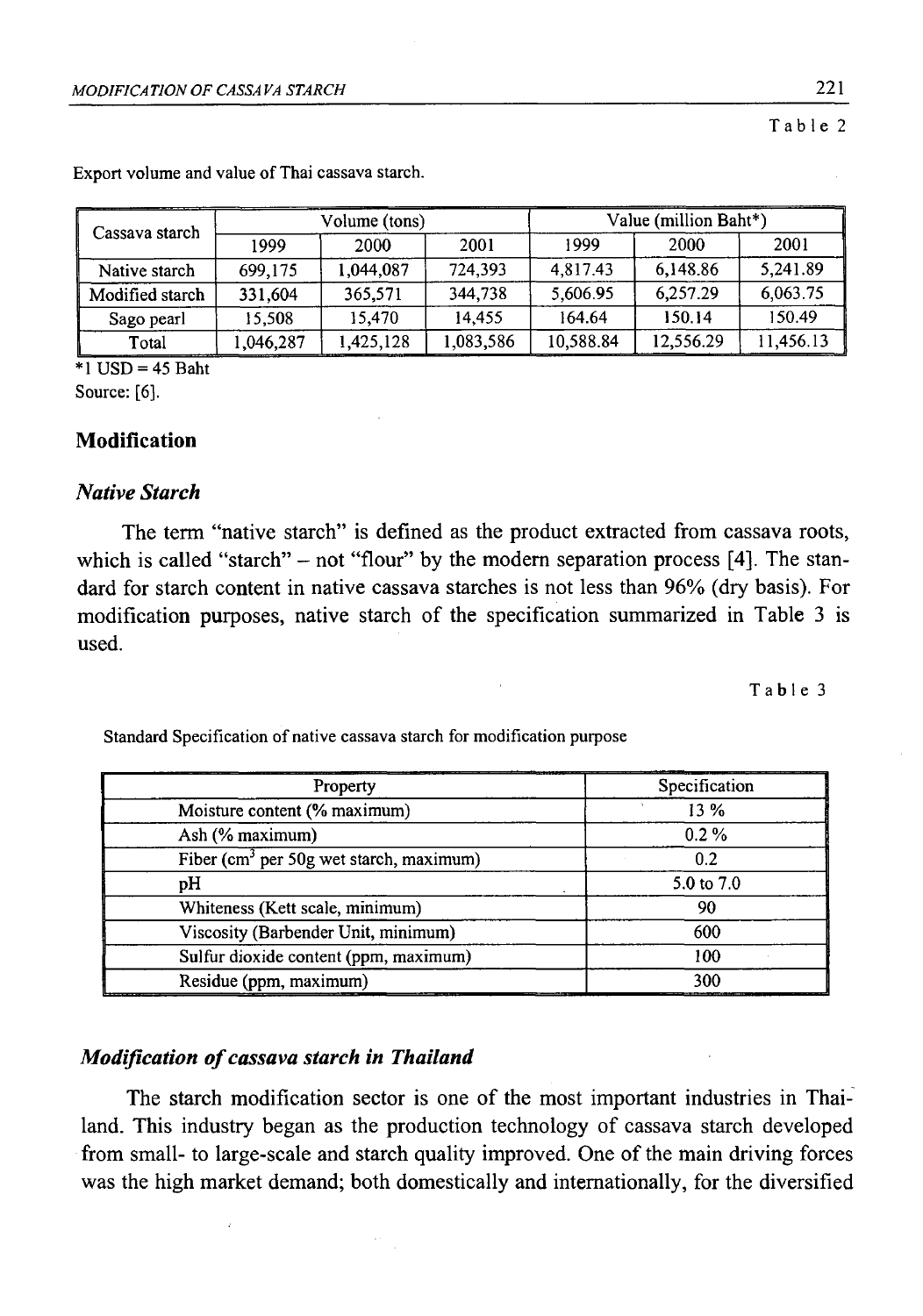cassava-based products produced by the modification technology. The modified cassava starch and derivatives currently produced at the commercial scale can be categorized based on the technology approach as summarized in Figure 2.

# *Physical modification*

This group of modified starches involves the treatment of cassava starch by physical means such as shear force, blending and thermal treatment. A combination of heat treatment and shear force has been used to produce many extruded products and snacks. The well-known products for cassava starch are alpha starch and heat-moisture treated starch obtained by a thermal process.

#### Alpha starch

Alpha starch or pregelatinized starch began to be a major industry in the late 1980's during the eel-farming boom when farms required a cold water soluble binder. Alpha starch from cassava gives specific properties such as high transparency, absence of foreign odors, good color carrier properties and high viscosity. The total production capacity for all alpha starch in Thailand is about 50,000 tons/year. The manufacturing process involves drying of 30-40% (dry solid) cassava starch slurry on a roller drum drier heated to  $160-170$ °C by direct steam (Figure 3). Presently alpha starch is produced as food grade, and is used in many industries (Table 4).

Table 4

Specification of food-grade alpha starch produced from Thai cassava starch

| Property                              | Specification |
|---------------------------------------|---------------|
| Moisture content (% maximum)          | 13            |
| рH                                    | $4.5 - 7.0$   |
| Viscosity (Barbender Unit*, minimum)  | 800**         |
| Ash (% maximum)                       | 0.2           |
| Pulp $(cm3, maximum)$                 | 0.2           |
| Cyanide (ppm)                         | nil           |
| Residues (ppm, maximum)               | 300           |
| Whiteness (Kett scale, minimum)       | 90            |
| Sulfur dioxide content (ppm, maximum) | 30            |

\*Using 6% starch (dry basis)

\*\*Upon the customer's request and application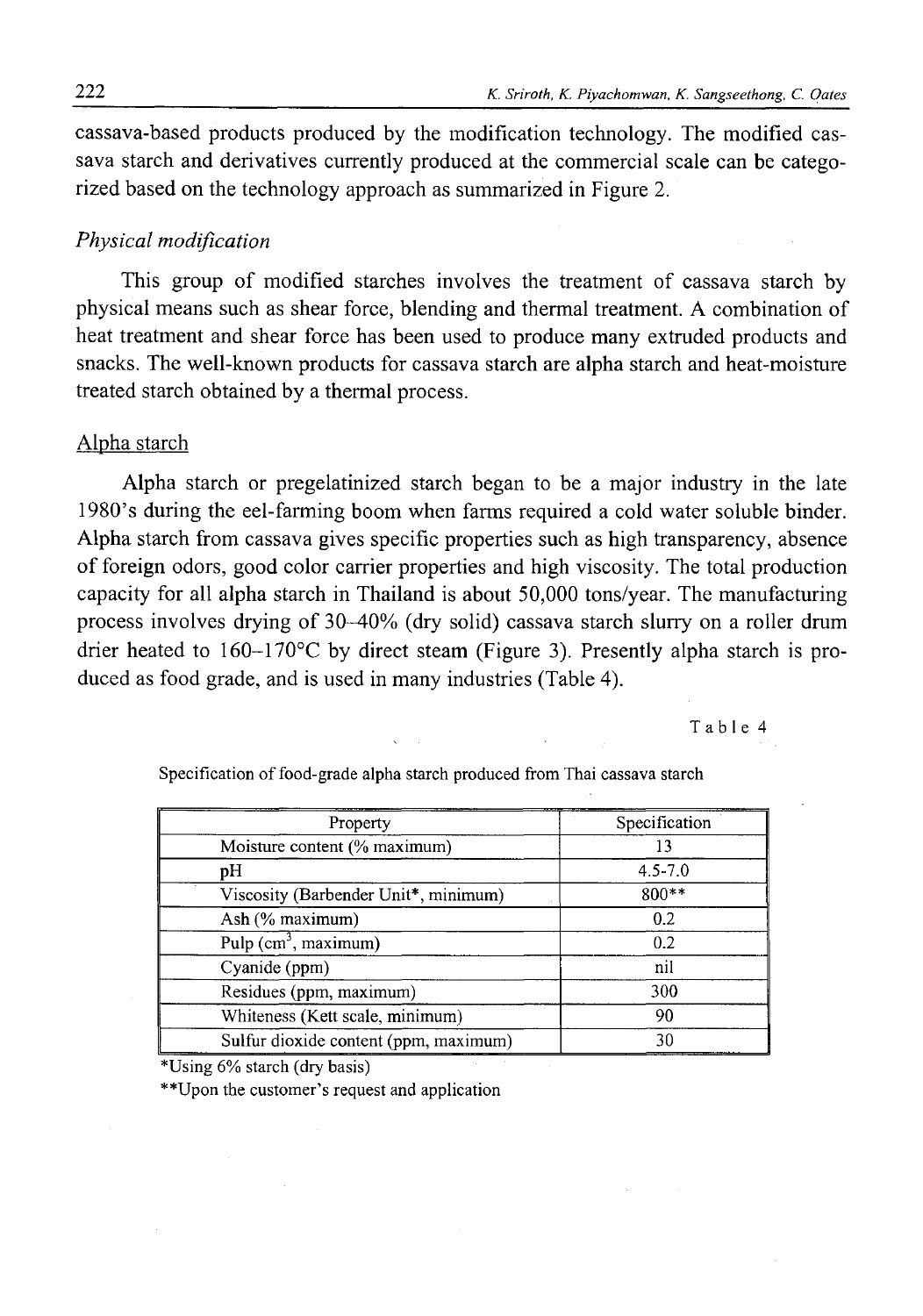

Fig. 3. Alpha starch process.

#### Heat-moisture treated starch

Heat-moisture treated starch is the oldest physically modified cassava starch. It had been manufactured in early time since the settling pond was used for separation of starch cake. The collected starch cake from the pond containing about 50% moisture content was used as the starting material for making heat-moisture treated starch. After being dried overnight on a hot floor (50 to 80°C), the dried starch was ground, sieved and packed. The product was accepted as flour with special name called *Tao starch,* not cassava starch. This starch is preferentially used as the product improver for many Thai desserts and food recipes replacing the traditional starch extracted from *Tacca*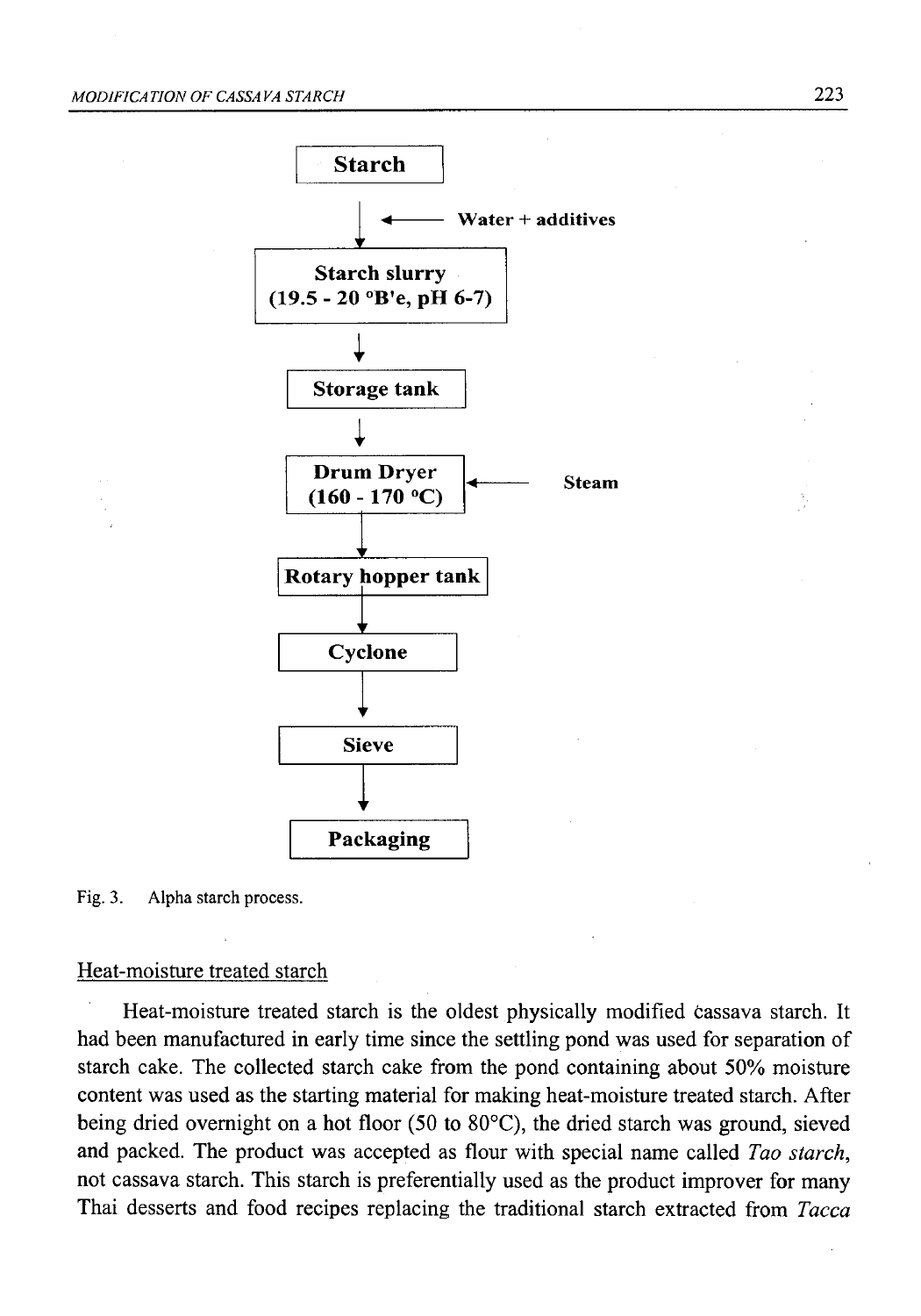*pinnatifida* (Tao Yai Mom) tubers, which is rare and more expensive than cassava starch. At present, all starch factories operate the modem separation technique instead of settling. The current manufacturing process, then, starts with soaking dried cassava starch overnight in ceramic or cement ponds. The moisture content of starch cake is about 50 % and wet starch is then dried on the hot floor. The produced starch has a remarkably different pasting profile from the native one (Figure 4).



Fig. 4. Paste viscosity profiles as determined by a Rapid Visco Analyzer (using 3g starch of 14% moisture content in 25g of distilled water) of heat-moisture treated (HT) and native cassava starches.

#### Sago pearl or tapioca pearl

Sago pearl is one of the unique products produced from cassava starch in Thailand. Originally, this pearl was made from starch obtained from the stem of sago *(Metroxylon* spp.) palms which occur naturally only in the Southern part of Thailand. Due to the scarcity of sago starch, the technology of making sago pearls from cassava starch was developed and the product, called tapioca pearls, is used in some food products. The process for producing sago pearl involves heat-moisture treatment and a mechanical process (Figure 5). Similar to heat-moisture treatment, the starch is wetted overnight in ceramic or cement ponds to reach 50% moisture content. Wet starch is shaped to sphere-like by shaking continuously and the products subjected to dry heat process at 250-300°C. The pearls are cooled before being subjected to another drying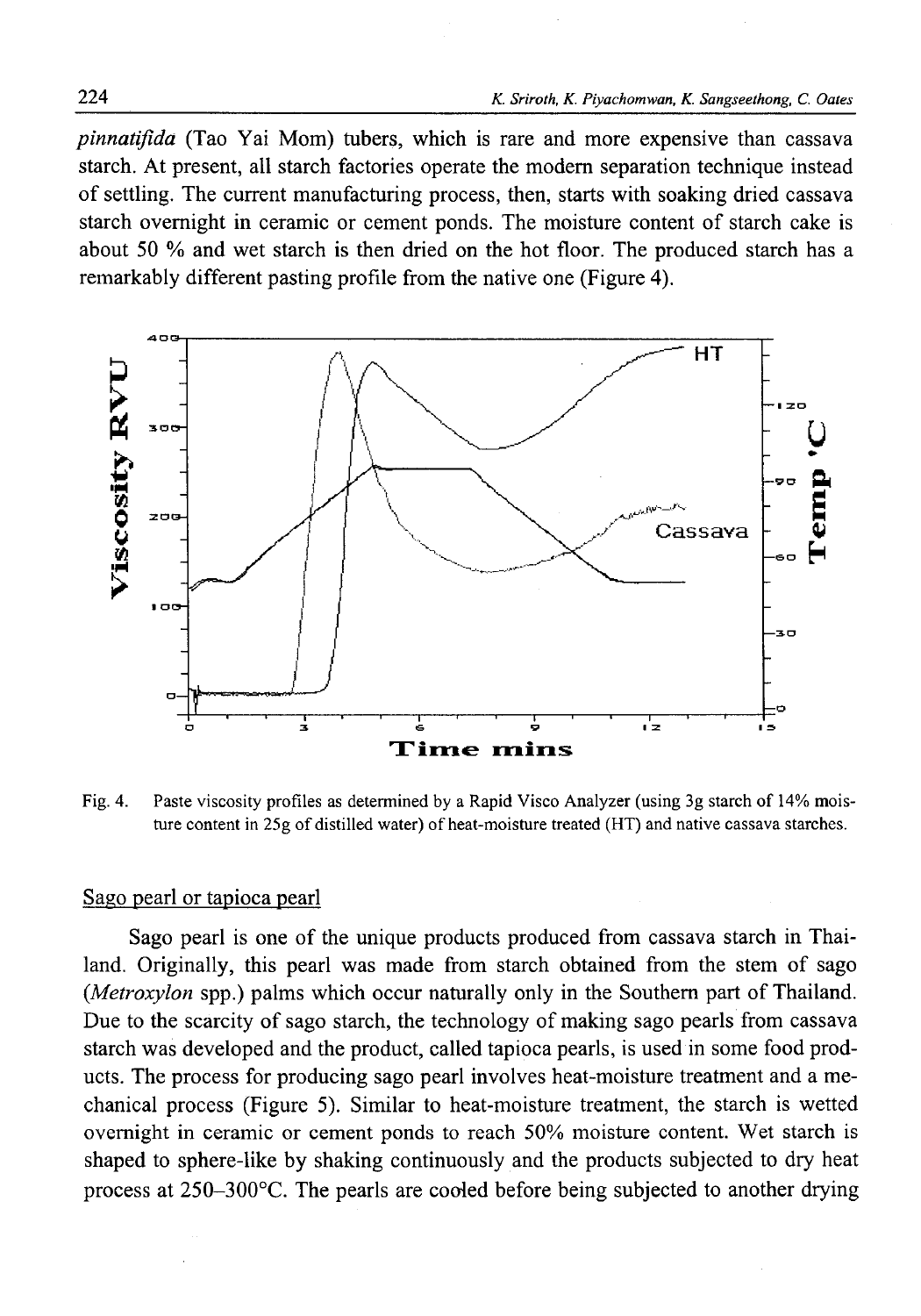process at a lower temperature (50-80°C) on the hot floor. The pearls are then graded and packed. When cooked, the pearl has a very unique characteristic as the pearl's surface is soft and transparent but inside is hard and opaque. Nowadays, the amount of starch used in the sago industry is about 60,000 tons per year, accounting for 6% of total domestic cassava starch consumption.



Fig. 5. Sago pearl process (a) wetting cassava starch (b) shaping the pearl (c) dry-heat process (d) cooling the pearl (e) sizing the pearls and (f) drying on the hot floor.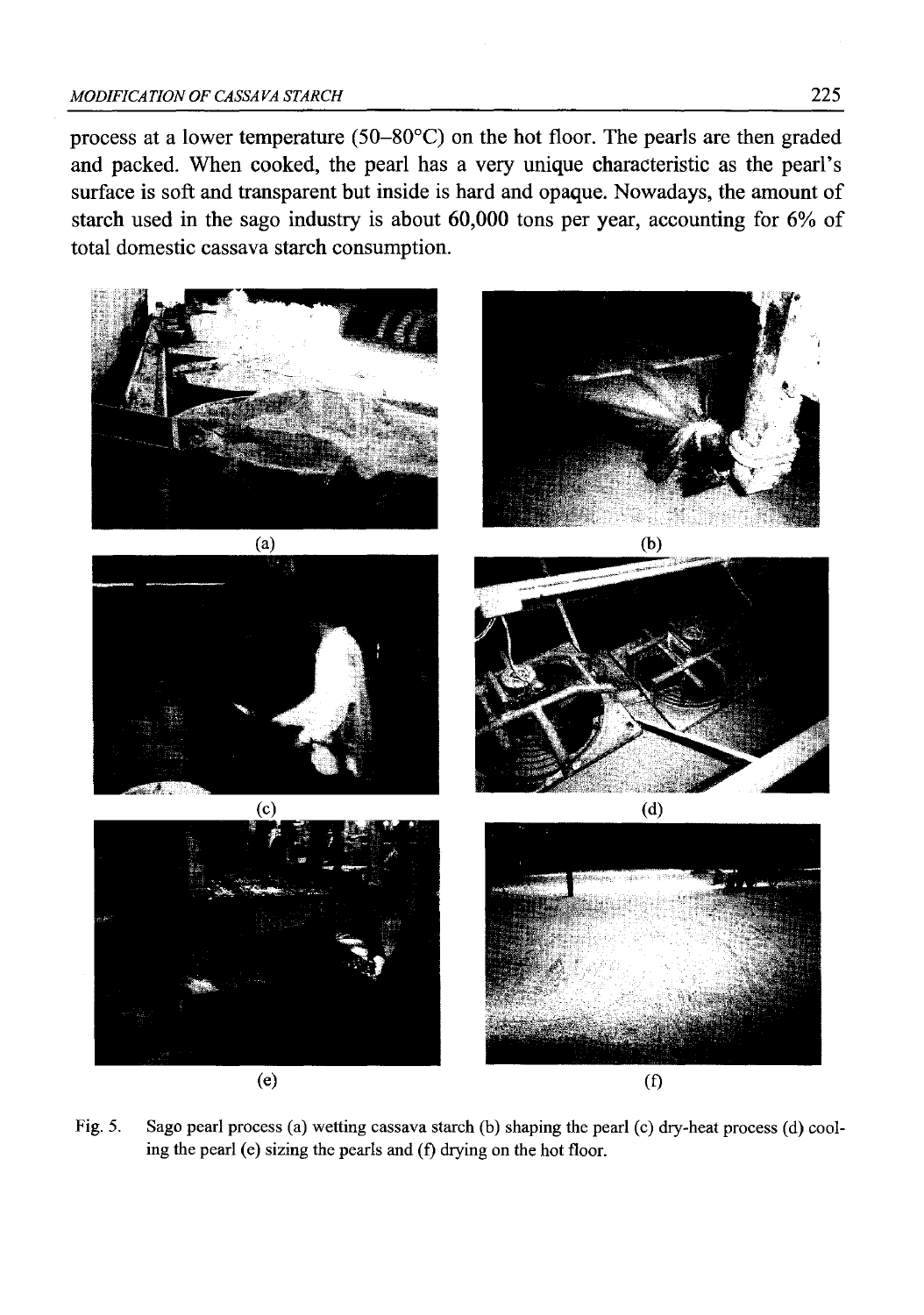#### **Chemical Modification**

This group of products is prepared by chemical reaction. The most popular are oxidized starch and acid-modified starch for paper industry. The production of hydroxy - ethylated starch, cationic starch and amphoteric starch from cassava for paper industry is prepared only in a small scale. Starch acetate and phosphate are the most produced products for food industry.

### Oxidized starch

Oxidized or chlorinated starch is one of the biggest-volume products produced from cassava starch. The preparation of oxidized starch is normally accomplished by the reaction of starch with sodium hypochlorite (NaOCl) under alkaline conditions. Oxidized starch is used at the size press as a surface sizing on wide range of uncoated free sheets to strengthen the paper surface. Traditionally, it is applied at 40 to 45 tons per ton of paper. Based on estimated paper consumption in Asian countries, an additional demand of about 240,000 tons of oxidized starch is expected each year [7].

Cassava starch, as a dominant source of starch in Asian countries, possesses a strong film, clear paste, good water holding properties and stable viscosity and should be the most suitable material for paper industry in this region.

Characteristics of oxidized cassava starch are influenced by oxidation conditions. Compared to the strong oxidized starches, the mild oxidized starch (prepared by 1,000 ppm active chlorine at pH 10.5) produces a stable high paste viscosity, which is called - Stabilized high viscosity starch [2]. *\**

# Acid modified starch

Acid modified starch is also a well-known product in many Thai cassava starch factories. This product is normally prepared during the production of native starch. The preparation involves the addition of acid (usually hydrochloric acid) to the starch slurry ( $\approx 20^{\circ}$ Be) at the temperature below the gelatinization temperature. After the reaction is finished and neutralized with soda ash, the starch slurry is concentrated, dewatered and dried. The acid modified starch should give the viscosity less than 30 cPs and pH about 5.0-6.0.

A main characteristic of acid modified cassava starch is the low tendency of the starch to retrograde compared to other starches. The handling of acid modified cassava starch under 70-85° C does not create any film-forming problem in storage tanks.

#### Starch acetate

Starch acetate is a representative of modified cassava starches for the food industry. The high volume of consumption is in food seasoning and sauce industry. The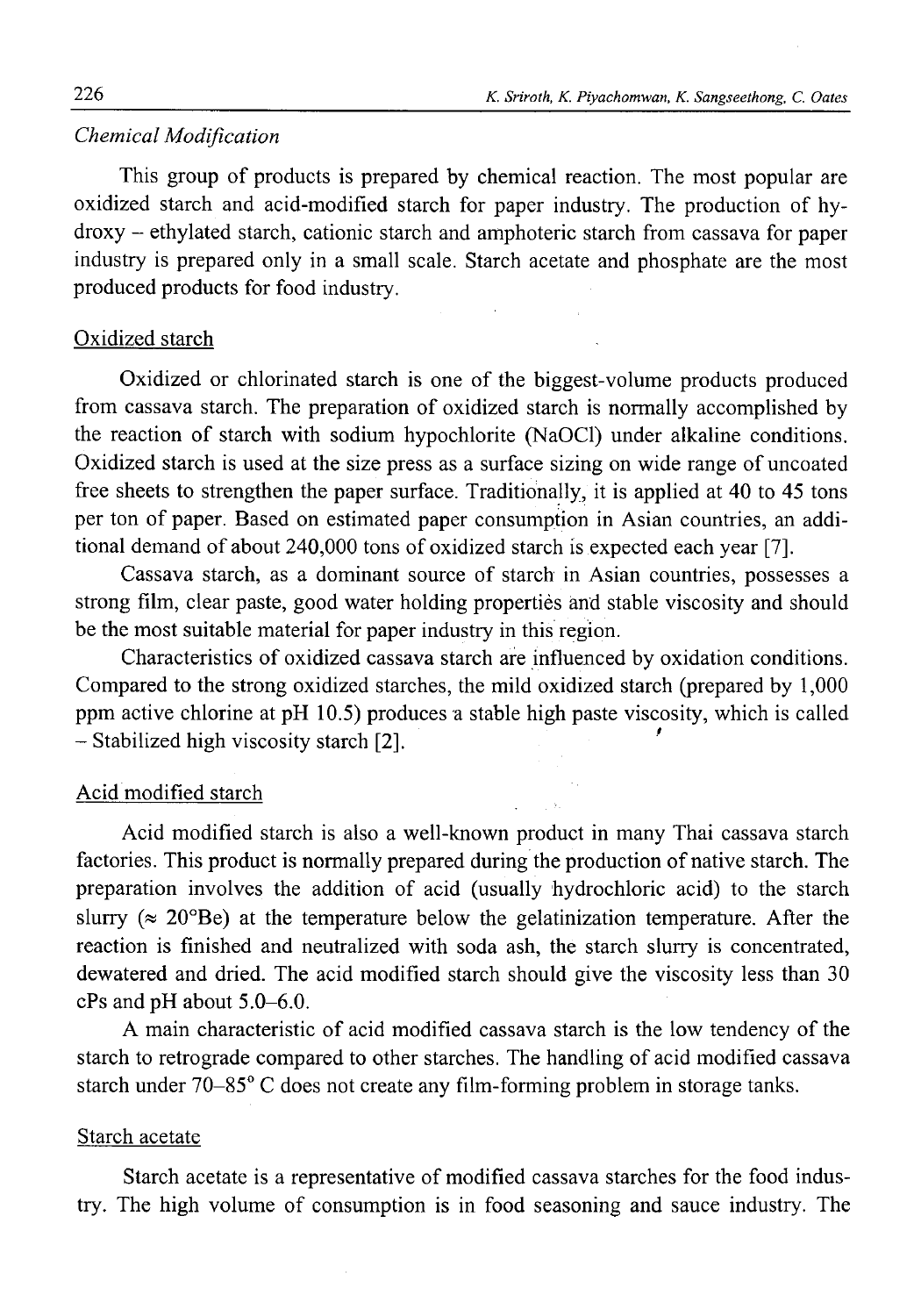normal preparation process of starch acetate is the reaction of vinyl acetate monomer  $(max 7.5\%$  of starch dry weight) to cassava starch under an alkaline aqueous suspension. The standard allowance of acetyl groups in modified starch for food application is 2.5%) as the maximum level.



Fig. 6. Paste viscosity as determined by a Rapid Visco Analyzer (using 3g starch of 14% moisture content in 25g of distilled water) of oxidized cassava starches prepared by using different levels of sodium hypochlorite (0 to 10,000 ppm).

Other modified cassava starches for food products and their regulations

|                          | Monostarch phosphate |                                                                                                    |
|--------------------------|----------------------|----------------------------------------------------------------------------------------------------|
|                          | Preparation:         | Orthophosphoric acid, Sodium orthophosphate, Sodium<br>tripolyphosphate                            |
|                          | Product regulation:  | Phosphate (calculated as phosphorus) not more than 0.4%<br>$(0.5\%$ for potato and wheat starch)   |
|                          | Distarch phosphate   |                                                                                                    |
|                          | Preparation:         | Sodium trimetaphosphate, Phosphorus oxychloride                                                    |
|                          | Product regulation:  | Phosphate (calculated as phosphorus) not more than<br>$0.04\%$ (0.14% for potato and wheat starch) |
| $\overline{\phantom{a}}$ | Starch succinate     |                                                                                                    |
|                          | Preparation:         | Succinic oxide, Octenyl succinic anhydride                                                         |
|                          | Product regulation:  | Octenyl succinic group not more than 0.3%                                                          |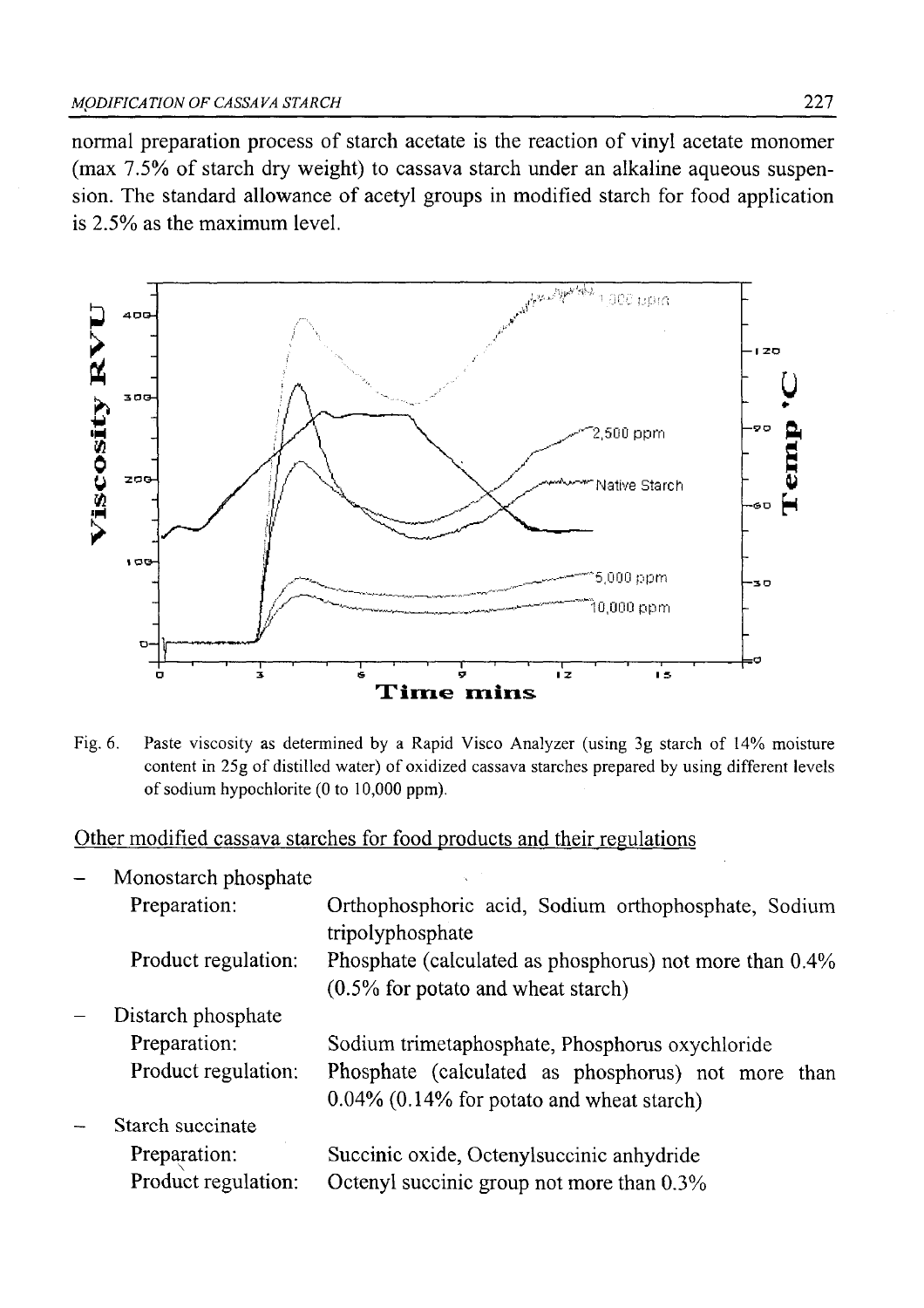| Hydroxyl - propyl starch              |                                                                                            |  |  |
|---------------------------------------|--------------------------------------------------------------------------------------------|--|--|
| Preparation:                          | Propylene oxide (max 10%)                                                                  |  |  |
| Product regulation:                   | Propylene chlorohydrin not more than 1 mg/kg and hy-                                       |  |  |
|                                       | droxy - propyl group not more than 7.0%                                                    |  |  |
| Hydroxy - propyl - distrach phosphate |                                                                                            |  |  |
| Preparation:                          | Sodium trimetaphoaphate, Phosphorus oxychloride and<br>propylene oxide (not more than 10%) |  |  |
| Product regulation:                   | Propylene chlorohydrin not more than 1 mg/ kg and Hy-                                      |  |  |
|                                       | droxy - propyl group more than 4.0%                                                        |  |  |
| Acetylated distrach phosphate         |                                                                                            |  |  |
| Preparation:                          | Phosphorus oxychloride and vinyl acetate not more than                                     |  |  |
|                                       | 7.5% (in case of acetic anhydride not more than 10%)                                       |  |  |
| Product regulation:                   | Acetyl group not more than 2.5%                                                            |  |  |
|                                       | Phosphate (calculated as phosphorus) not more than                                         |  |  |
|                                       | $0.04\%$ (0.14% for potato and wheat starch)                                               |  |  |

## *Starch hydrolysate and derivatives*

This industry sector consumes the biggest volume of cassava starch produced in Thailand. The major product of this group is as a sweetener; important are glucose and fructose syrup. Glucose syrup is further used as the starting material for other industries; the biggest one is monosodium glutamate/ lysine (Table 5).

Table 5

Expected annual demand for cassava starch for the production of sweeteners and MSG/lysine in Thailand.

| Products                      | Quantity of starch used<br>(tons/year) | Product yield<br>(kg/kg of starch) |  |
|-------------------------------|----------------------------------------|------------------------------------|--|
| High fructose (42% dry solid) | 54,000                                 | 1.00                               |  |
| Glucose syrup                 | 60,000                                 | $0.90 - 0.95$                      |  |
| Dextrose monohydrate          | 20,000                                 | 1.75                               |  |
| Dextrose anhydrous            | 500                                    | 0.50                               |  |
| Sorbitol                      | 30,000                                 | 1.20                               |  |
| MSG/Lysine                    | 233,000                                | 0.42                               |  |

Source: [5, 6]

# Sweeteners (glucose/fructose/sorbitol)

In Thailand, there are 14 factories manufacturing glucose syrup (two also produce sorbitol) and two large international sorbitol producers (Ueno Co., Ltd., Japan and Lucky Chemical Co., Ltd., Korea). There are two factories producing high fructose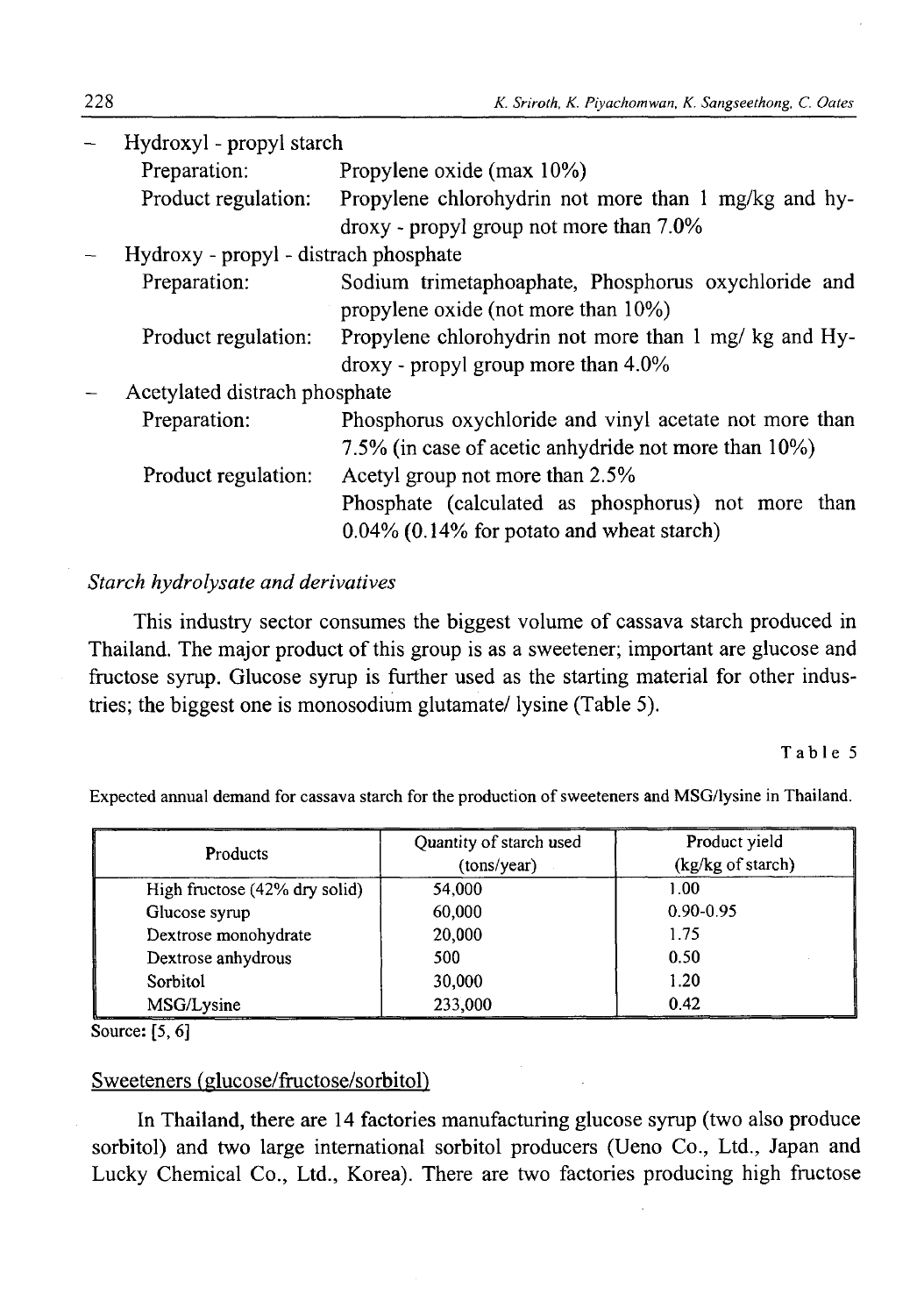syrup (about 54,000 tons per year). All factories prefer to apply the enzyme process for hydrolyzing starch and isomerizing glucose to produce glucose and fructose syrup.

#### Monosodium glutamate (MSG) and lysine

Highest consumption of native cassava starch in Thailand is by the MSG (four factories) and lysine (one factory) industries. Starch consumption for production of these products is in the proportion of 80:20 by the MSG and lysine industries, respectively. Production of commercial MSG in Thailand utilizes only two carbohydrate sources for inoculation including molasses and cassava starch. To produce one ton of MSG, factories need either about 2.4 tons of cassava starch or 7.0 tons of molasses.

#### Other starch hvdrolvsate and derivatives

Citric acid

There are only two factories manufacturing citric acid in Thailand. One uses cassava pulp from starch factories as the raw material (about 5-6 tons/day) for its solid state (surface) fermentation. The other, recently established, uses cassava chips as the raw material for its submerged fermentation process. About 40 tons of chips are needed to produce 6 tons of citric acid per day.

Maltodextrin



Fig. 7. Shear rate and shear stress of maltodextrin DE 5 (20% solution at 25°C) obtained from cassava starch prepared by two types of enzymes (I and II), com starch and potato starch.

Maltodextrin produced from cassava starch in Thailand usually has the dextrose equivalent value greater than 10 ( $DE = 10$ , 14 and 17). The production of maltodextrin